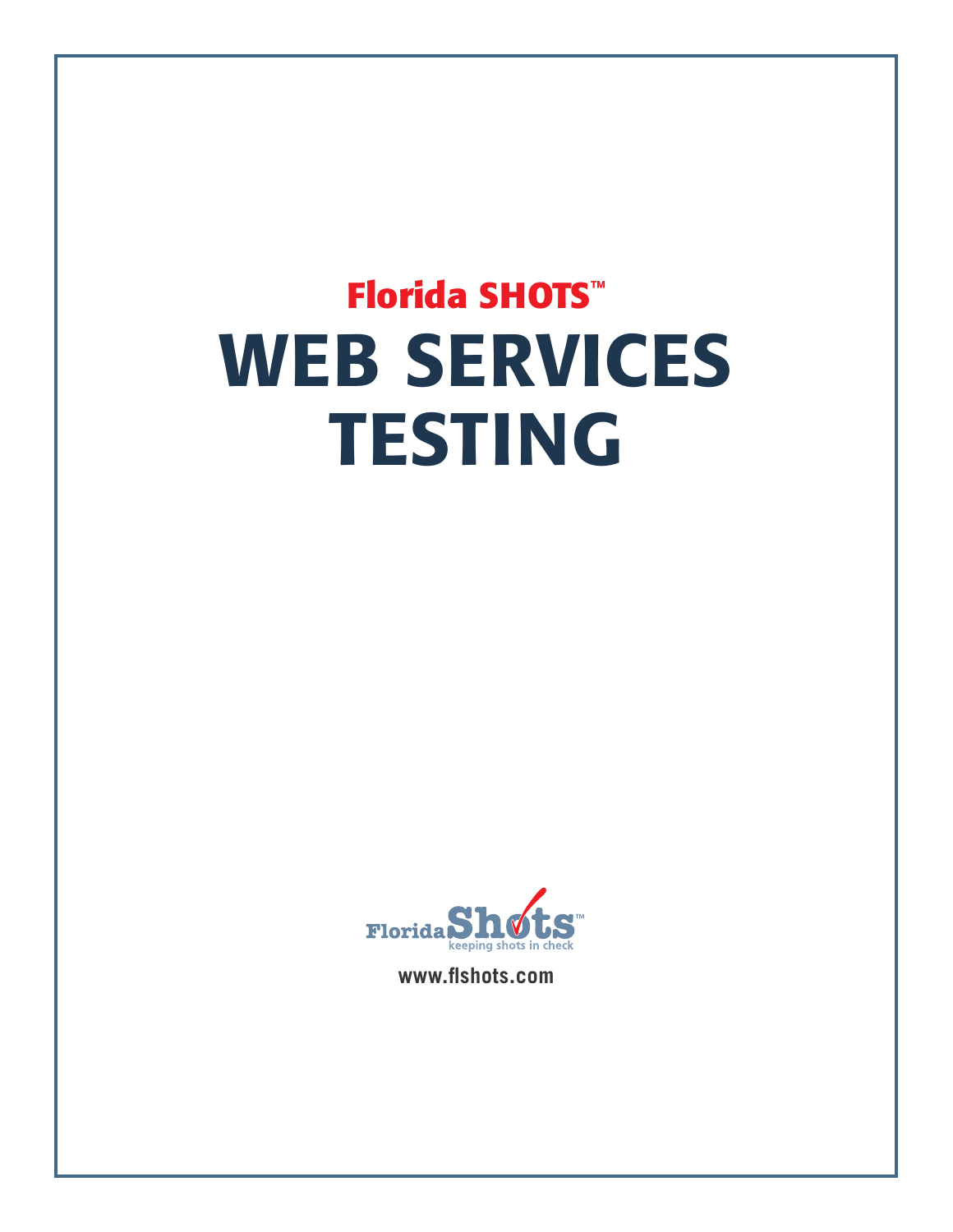1. Ensure that the HL7 messages are formatted correctly, paying careful attention to the contents of the MSH-4 and RXA-11.4 fields. You may use live patient data with real names and real data, or pseudonyms with simulated data. Do not use "Test" or "Patient" or any variation for the patient names. Also do not use fictitious vaccinations. Failure to follow these guidelines will result in the rejection of the test messages.

Important: Please note that during the testing phase even real data will not be posted to the account and will need to be resent once you are approved for production.

- 2. Refer to the HL7 specifications in the link below for reference: http://flshotsusers.com/wp-content/uploads/2012/08/FLSHOTS\_2.5.1-Specs-Book-online1.pdf
- 3. Be sure to use the Staging URL you were provided and not the Production URL. Also please be advised that you will be using the same SOAP credentials for both Staging and Production.
- 4. Extensive testing is recommended. Ensure testing covers your interoperability requirements, which would include workflow, response evaluation—responding to secondary responses, test results positive validations and failures, test-based scenarios—VFC-enrolled practices vs. non-VFC practices. Review the section "Validating VXU Messages" on pages  $2 - 8$  that will provide guidelines on VXU message formatting.
- 5. If your interface is capable and has been approved by Florida SHOTS to send QBP messages, review the "QBP Testing Scenarios" section on page 9 for the example QBP messages that need to be sent for each practice.
- 6. Send an e-mail to the Implementation Specialist with whom you are working to inform them that you have sent the test messages and specify the names of the practices.
- 7. Your Florida SHOTS Implementation Specialist will contact you after reviewing the messages and indicate if there were any problems that need to be resolved or if the practice has been promoted to the Production environment. Once the practice is promoted, you will need to switch the URL from Staging to Production.

Thank you for your cooperation in following each of these steps. This will ensure that we are able to establish a live interface in the most effective and efficient manner and that no live patient data will be lost during the testing phase.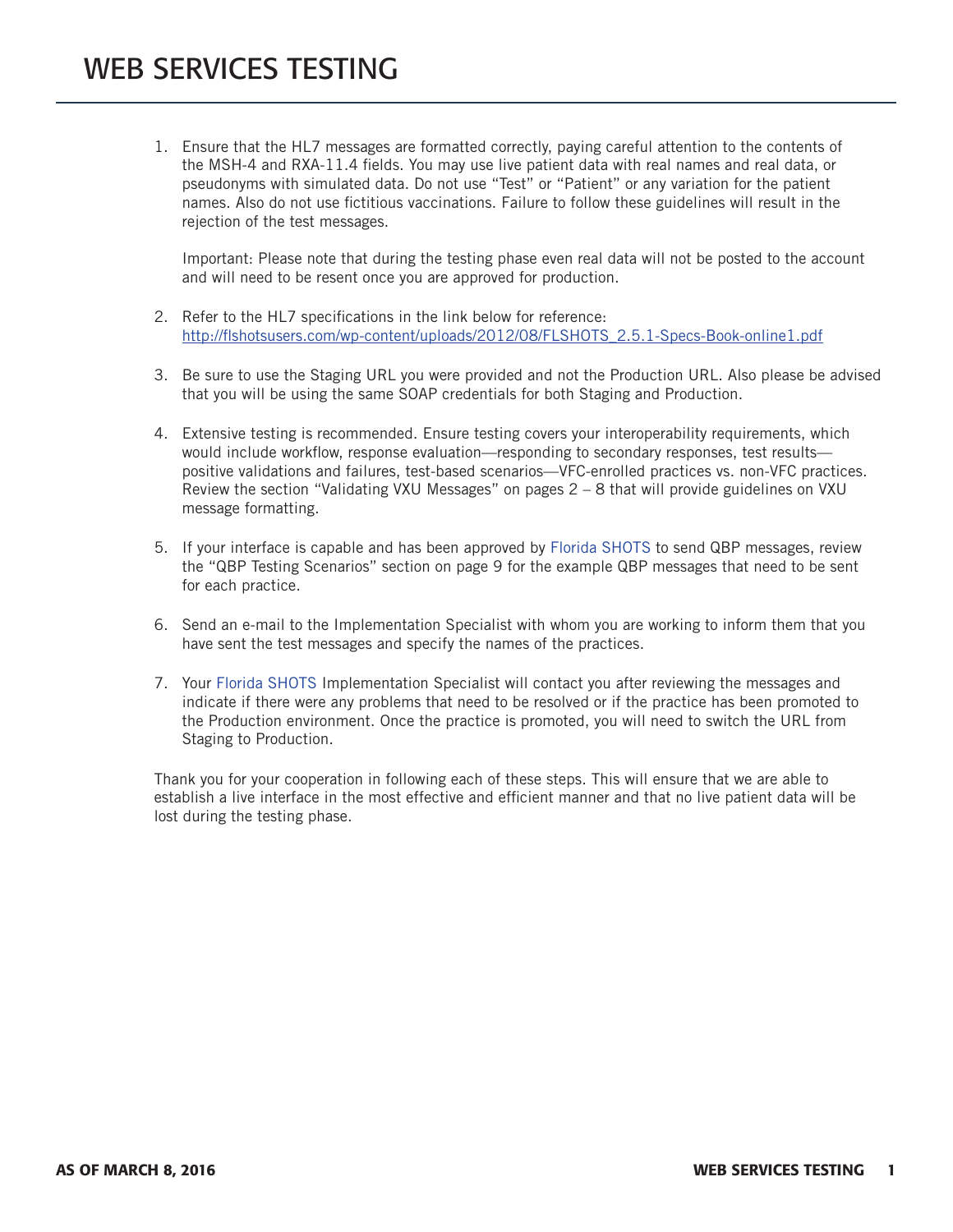As new TEST messages are received from a new EHR and processed in Florida SHOTS, the message's structure and content should be verified and validated to comply with published standards prior to the EHR gaining the ability to submit messages to the "live" registry database.

Currently, three types of messages may be sent to Florida SHOTS:

- Connectivity Test Messages
- VXU Messages
- • QBP Messages

It is expected of every EHR accessing Florida SHOTS Web Services that each of these message types can be consistently and correctly generated by the EHR software, and that the EHR software is designed to properly interpret and utilize the return messages generated by Florida SHOTS.

#### **Connectivity Test Messages**

The Connectivity Test Message contains only three required fields:

- Username Uppercase alphanumeric characters only
- Password Uppercase and lowercase alphanumeric characters
- EchoBack Uppercase and lowercase alphanumeric characters

The Username and Password fields should be equal to the values supplied to the EHR when the Web Services connection was established in Florida SHOTS. The EchoBack field can contain any alphanumeric data, but must be present within the message; as its name implies, the supplied phrase will be echoed back to the EHR when the Connectivity Test is successful. When the test is unsuccessful, a SOAP fault message is returned.

#### **VXU Messages**

All of the VXU segments noted below can be processed and accepted through Web Services into Florida SHOTS. While a minimalist VXU record could be created using only the required fields, EHR implementations should strive to **supply as many of the optional VXU segments as they can populate** from the information present in their EMR.

The VXU Message contains the following **required** fields:

| $\bullet$ | <b>Patient Medical Record Number</b> | [PID-3.1] (with corresponding PID-3.5 = 'MR')                             |
|-----------|--------------------------------------|---------------------------------------------------------------------------|
| $\bullet$ | Patient Last Name                    | $[PID-5.1]$                                                               |
| $\bullet$ | <b>Patient First Name</b>            | $[PID-5.2]$                                                               |
| $\bullet$ | Patient Middle Name                  | [PID-5.3]                                                                 |
| $\bullet$ | Patient Birth Date                   | [PID-7] (format: YYYYMMDD)                                                |
| $\bullet$ | <b>Patient Gender</b>                | [PID-8] (acceptable values: 'U', 'M', 'F'<br>[unknown, male, female])     |
|           | Patient Race                         | [PID-10] (numeric US race codes or original<br>NIP alphabetic race codes) |
|           | <b>Patient Street Address</b>        | $[PID-11.1]$                                                              |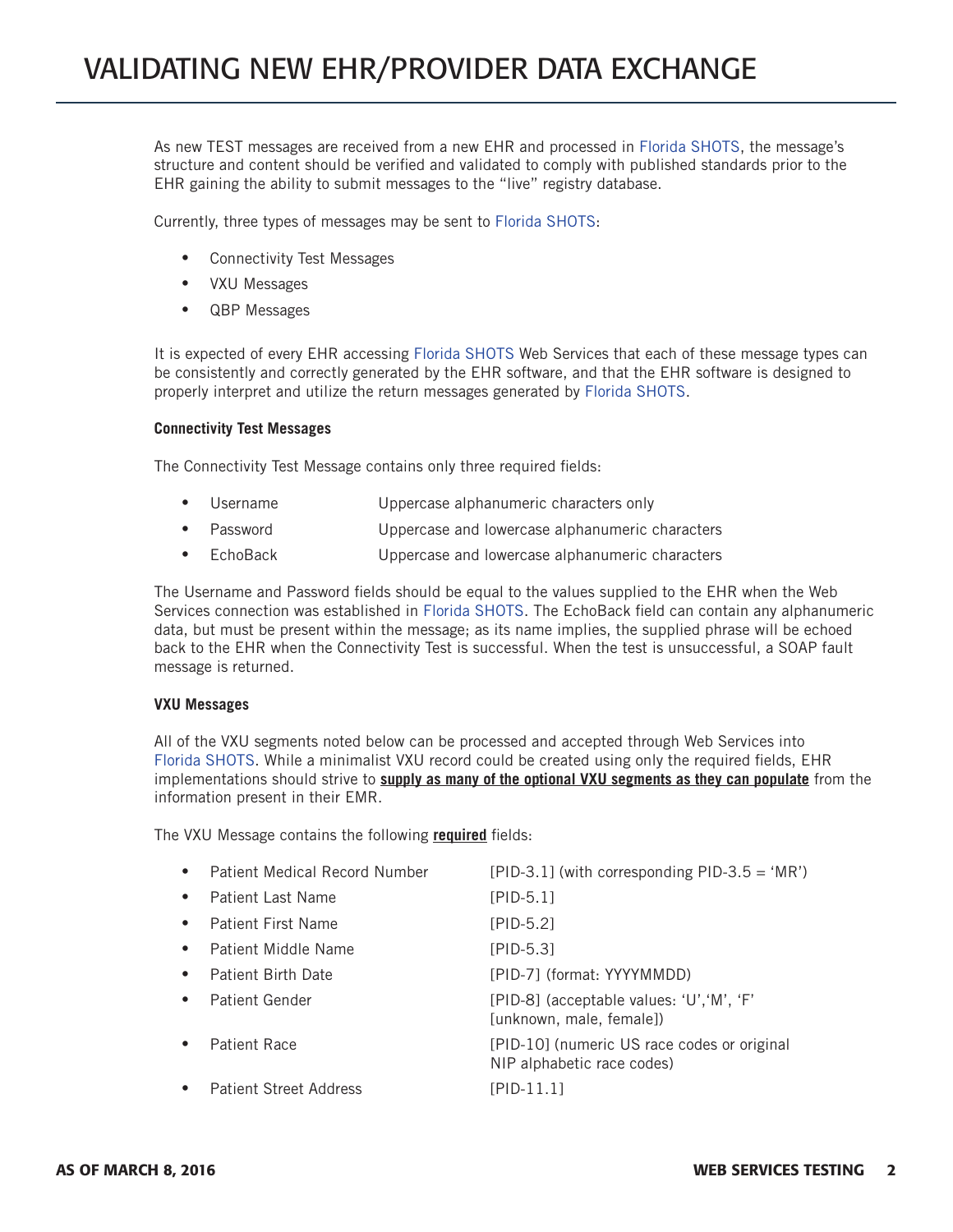## VALIDATING NEW EHR/PROVIDER DATA EXCHANGE

| <b>Patient City</b>                                | [PID-11.3]                                                                             |
|----------------------------------------------------|----------------------------------------------------------------------------------------|
| <b>Patient State</b>                               | $[PID-11.4]$                                                                           |
| Patient Zip Code                                   | [PID-11.5]                                                                             |
| Vaccination Date                                   | [RXA-3] (format: YYYYMMDD)                                                             |
| Vaccine Lot Number                                 | [RXA-15]                                                                               |
| Vaccine Lot Expiration Date                        | [RXA-16] (format: YYYYMMDD)                                                            |
| Vaccine Manufacturer                               | [RXA-17] (valid values listed in MVX table)                                            |
| Vaccine Type                                       | [RXA-5.1] (supply RXA-5.1, 5.2, 5.3 for CVX<br>or supply RXA-5.4, 5.5, 5.6 for CPT)    |
| Vaccination Short Description                      | [RXA-5.2]                                                                              |
| Historical Vaccination Flag Indicator<br>$\bullet$ | [RXA-9.1] ('00' if administered, any other value<br>[or null] if historical)           |
| Vaccination Service Site                           | $[RXA-11.4.1]$ (required for VFC;<br>value = unique Provider Site ID in Florida SHOTS) |
|                                                    |                                                                                        |

The VXU Message may also contain the following *optional* fields:

| ٠         | Patient Social Security Number (SSN) | [PID-3.1] (with corresponding PID-3.5 = 'SS')                                         |
|-----------|--------------------------------------|---------------------------------------------------------------------------------------|
| $\bullet$ | <b>Patient Medicaid Number</b>       | [PID-3.1] (with corresponding PID-3.5 = 'MA')                                         |
| ٠         | Patient Telephone Number             | [PID-13] (PID-13.2 = 'PRN'; PID-13.6 (format: NNN)<br>and PID-13.7 (format: NNNNNNN)) |
| ٠         | Patient Multiple Birth Indicator     | [PID-24] ('Y' if client part of multiple birth,<br>then PID-25 required)              |
|           | Patient Birth Order                  | [PID-25] ('1'= first born, '2' = second, '3' = third,<br>and so on)                   |
|           | Mother's Last Name                   | $[NK1-2.1]$                                                                           |
|           | Mother's First Name                  | $[NK1-2.2]$                                                                           |
| ٠         | Mother's Middle Name                 | $[NK1-2.3]$                                                                           |
| ٠         | Relationship                         | [NK1-3] (Florida SHOTS accepts only 'MTH' for mother<br>or 'FTH' for father)          |
|           | Mother's Birth Date                  | [NK1-16] (format: YYYYMMDD)                                                           |
| $\bullet$ | Father's Last Name                   | $[NK1-2.1]$                                                                           |
| $\bullet$ | <b>Father's First Name</b>           | $[NK1-2.2]$                                                                           |
| $\bullet$ | Father's Middle Name                 | $[NK1-2.3]$                                                                           |
| ٠         | Relationship                         | [NK1-3] (Florida SHOTS accepts only 'MTH' or mother<br>or 'FTH' for father)           |
| ٠         | <b>Father's Birth Date</b>           | [NK1-16] (format: YYYYMMDD)                                                           |
| $\bullet$ | Vaccine Action Code                  | [RXA-21] ('A', or 'U')                                                                |
| ٠         | Vaccine Injection Route              | [RXR-1]('ID','IM','NS','IV','PO','SC','TD', or 'OTH')                                 |
|           | Vaccine Injection Site               | [RXR-2]('LT','LA','LD','LG','LVL','LLFA','RA','RT','RVL,<br>'RG','RD' or 'RLFA')      |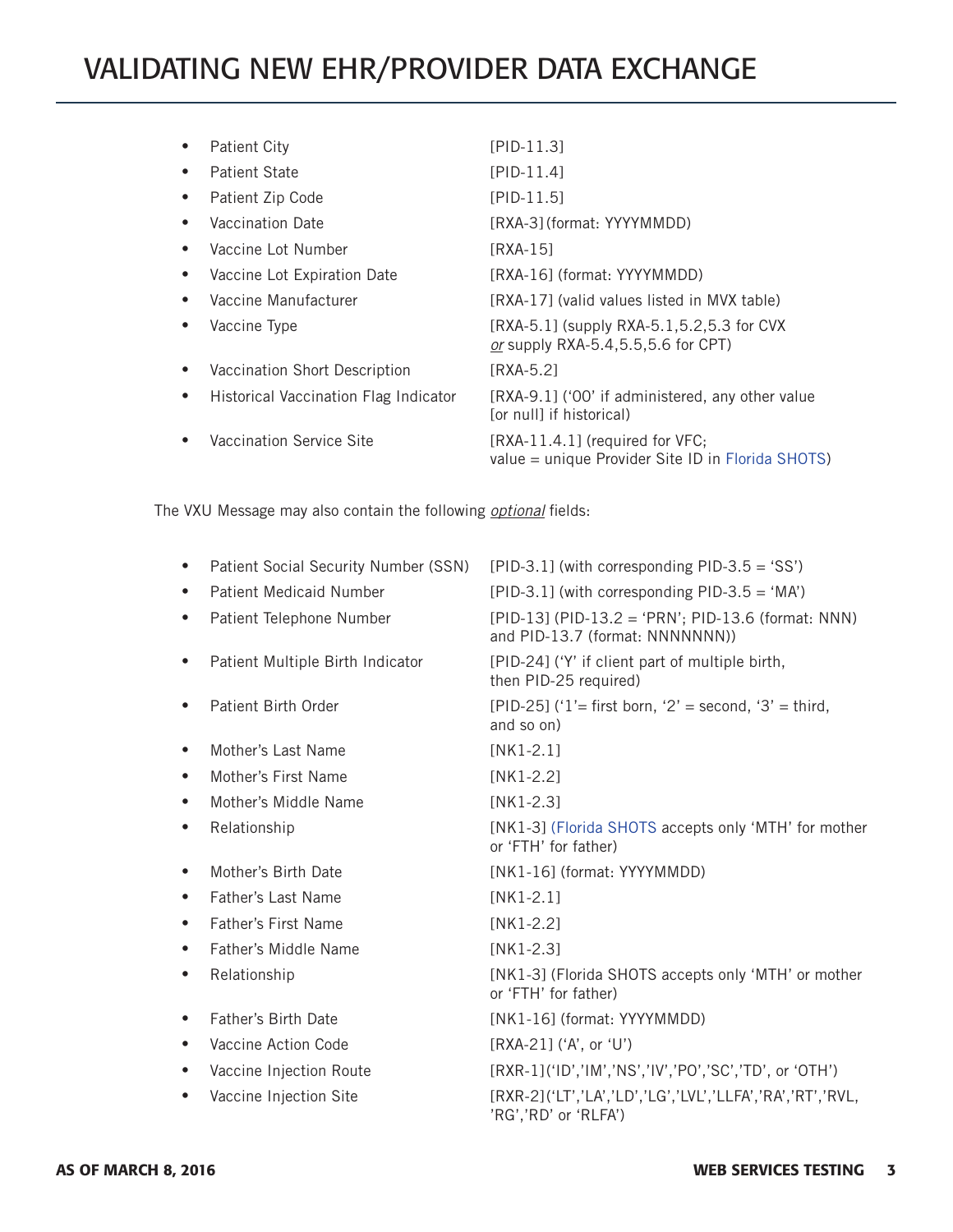### VALIDATING NEW EHR/PROVIDER DATA EXCHANGE

| • VFC Eligibility      | [OBX-3-5]   |
|------------------------|-------------|
| • VIS Publication Date | $[OBX-3-5]$ |
| • Vaccine Type         | [OBX-3-5]   |

When building patient records for use in TEST (or, for that matter, in live production), it is important to note that certain words (BABY, BOY, GIRL, PATIENT, TEST, FALSE, etc.) are disallowed as a FIRST or LAST name in Florida SHOTS, and should be avoided. Further, our extended search software will filter out certain "noise words" (such as JUNIOR or SAINT) during a search, so any search that contains ONLY a noise word in the first or last name will either return no results, or return with a very large result set.

It is expected that every EHR will send the sample patient outlined in the table below, including all fields marked required, along with any optional fields that are supported by their EMR software.

| <b>HL7 Field</b>           | Data Field                                | Required/Optional | <b>Values Expected from Provider</b> |
|----------------------------|-------------------------------------------|-------------------|--------------------------------------|
| <b>Patient Information</b> |                                           |                   |                                      |
| PID-3.1                    | Patient Social Security Number (SSN)      | <b>Optional</b>   | 123-45-6789                          |
| PID-3.1                    | Patient Medical Record Number or Chart ID | Required          | ABC123                               |
| PID-3.1                    | Patient Medicaid number                   | Optional          | 9899899899                           |
| PID-5.1                    | Patient name: last                        | Required          | Myxx                                 |
| PID-5.2                    | Patient name: first                       | Required          | Robert                               |
| PID-5.3                    | Patient name: middle                      | Required          | Adam                                 |
| PID-7                      | Patient birth date                        | Required          | 01/01/2012                           |
| PID-8                      | Patient gender                            | Required          | Male                                 |
| $PID-10$                   | Patient race                              | Required          | White                                |
| $PID-11.1$                 | Patient address: street                   | Required          | 123 Main Street, Apt #123            |
| PID-11.3                   | Patient address: city                     | Required          | Tallahassee                          |
| PID-11.4                   | Patient address: state                    | Required          | Florida                              |
| PID-11.5                   | Patient address: zip                      | Required          | 32301                                |
| $PID-13$                   | Phone Number                              | Optional          | 8508888889                           |
| <b>PID-24</b>              | Patient multiple birth indicator          | Optional          | Y                                    |
| <b>PID-25</b>              | Patient birth order                       | Optional          | $\overline{c}$                       |
| <b>Mother Information</b>  |                                           |                   |                                      |
| NK1-2.1                    | Mother's name: Last                       | Optional          | Myxx                                 |
| NK1-2.2                    | Mother's name: First                      | Optional          | Theresa                              |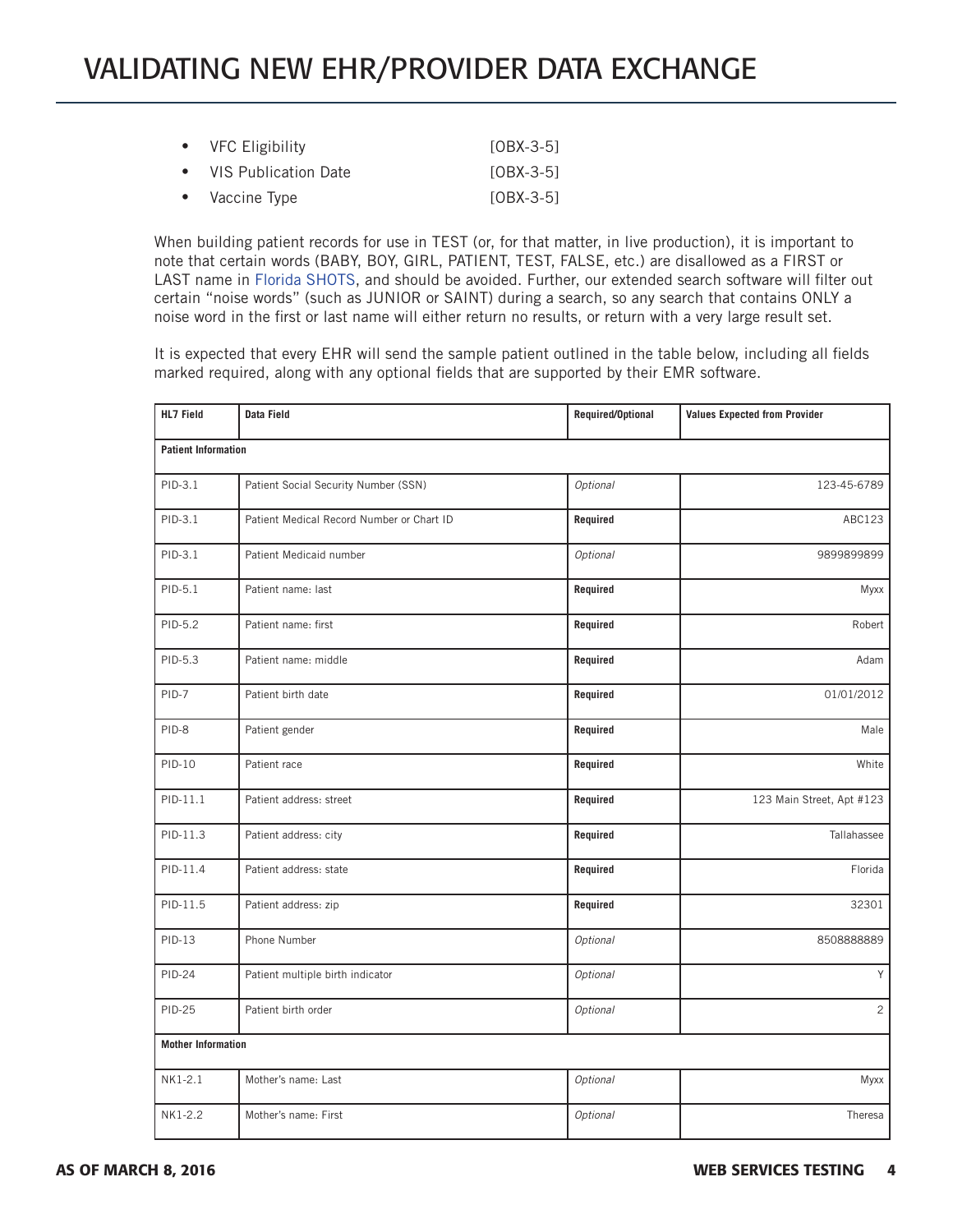## VALIDATING NEW EHR/PROVIDER DATA EXCHANGE

| NK1-2.3                        | Mother's name: Middle                           | Optional        | Marie                                                         |
|--------------------------------|-------------------------------------------------|-----------------|---------------------------------------------------------------|
| NK1-3                          | Relationship                                    | Optional        | <b>MTH</b>                                                    |
| NK1-16                         | Mother's date of birth                          | Optional        | 02/12/1984                                                    |
| Father Information             |                                                 |                 |                                                               |
| NK1-2.1                        | Father's name: Last                             | Optional        | Myxx                                                          |
| NK1-2.2                        | Father's name: First                            | <b>Optional</b> | Samuel                                                        |
| NK1-2.3                        | Father's name: Middle                           | Optional        | John                                                          |
| NK1-3                          | Relationship                                    | Optional        | <b>FTH</b>                                                    |
| NK1-16                         | Father's date of birth                          | Optional        | 02/02/1982                                                    |
| <b>Vaccination Information</b> |                                                 |                 |                                                               |
| RXA-3                          | Vaccination date                                | Required        | 5/2/2012                                                      |
| RXA-5.1                        | Vaccine type                                    | Required        | Brand: PENTACEL<br>Send either<br>CVX: 120 (or)<br>CPT: 90698 |
| RXA-5.2                        | Vaccination Short Description                   | Required        | DTaP-IPV-HiB or equivalent                                    |
| RXA-9.1                        | Historical vaccination flag indicator           | Required        | $00\,$                                                        |
| RXA-11.4.1                     | Administering Location (Service Site)           | Optional        | VYQ41383                                                      |
| <b>RXA-15</b>                  | Vaccine lot number                              | Required        | C4485AA                                                       |
| <b>RXA-16</b>                  | Vaccine lot expiration date                     | Required        | 12/31/2015                                                    |
| <b>RXA-17</b>                  | Vaccine manufacturer                            | Required        | <b>PMC</b>                                                    |
| <b>RXA-21</b>                  | Action Code                                     | Optional        | A or U                                                        |
|                                | <b>Injection Route and Site Information</b>     |                 |                                                               |
| RXR-1                          | Vaccine route of administration                 | Optional        | IM                                                            |
| RXR-2                          | Vaccine site of administration                  | Optional        | RA (Right Arm)                                                |
|                                | VFC Eligibility and VIS Publication Information |                 |                                                               |
| OBX-3 -<br>OBX-5               | VFC eligibility                                 | Optional        | <b>V02</b>                                                    |
| OBX-3 -<br>OBX-5               | VIS Publication Date                            | Optional        | 11/05/2015                                                    |
| OBX-3 -<br>OBX-5               | Vaccine Type                                    | Optional        | 120                                                           |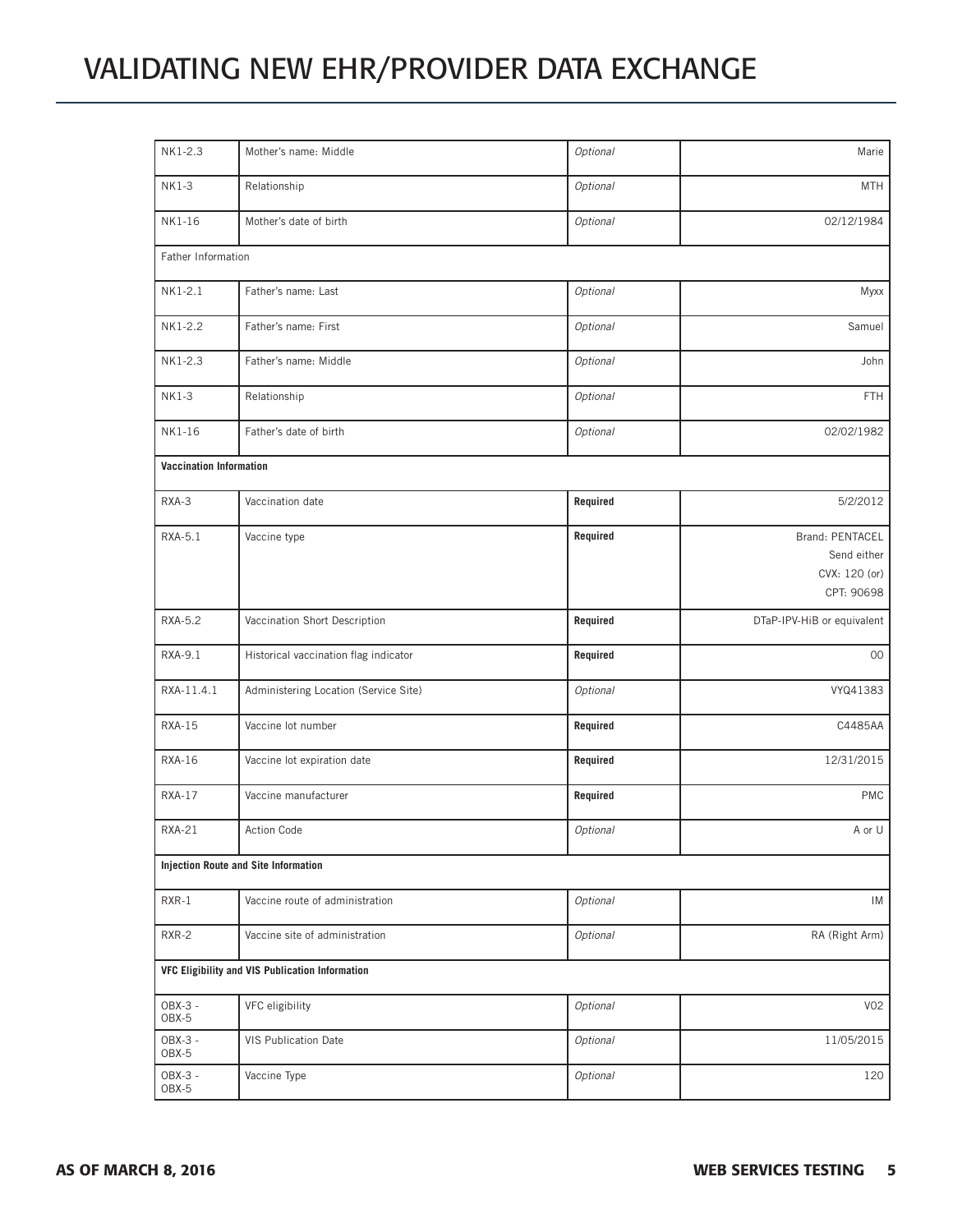If necessary, additional sample patients may be created using the same last name (MYXX), while continuing to avoid using any of the disallowed or noise words described above in the first name field. Those EHRs that wish to validate QBP functionality in their software will need **to create several patient records through the VXU web service in order to build a sufficient patient list, ascribed to their practice, in the TEST area**, for retrieval during QBP testing.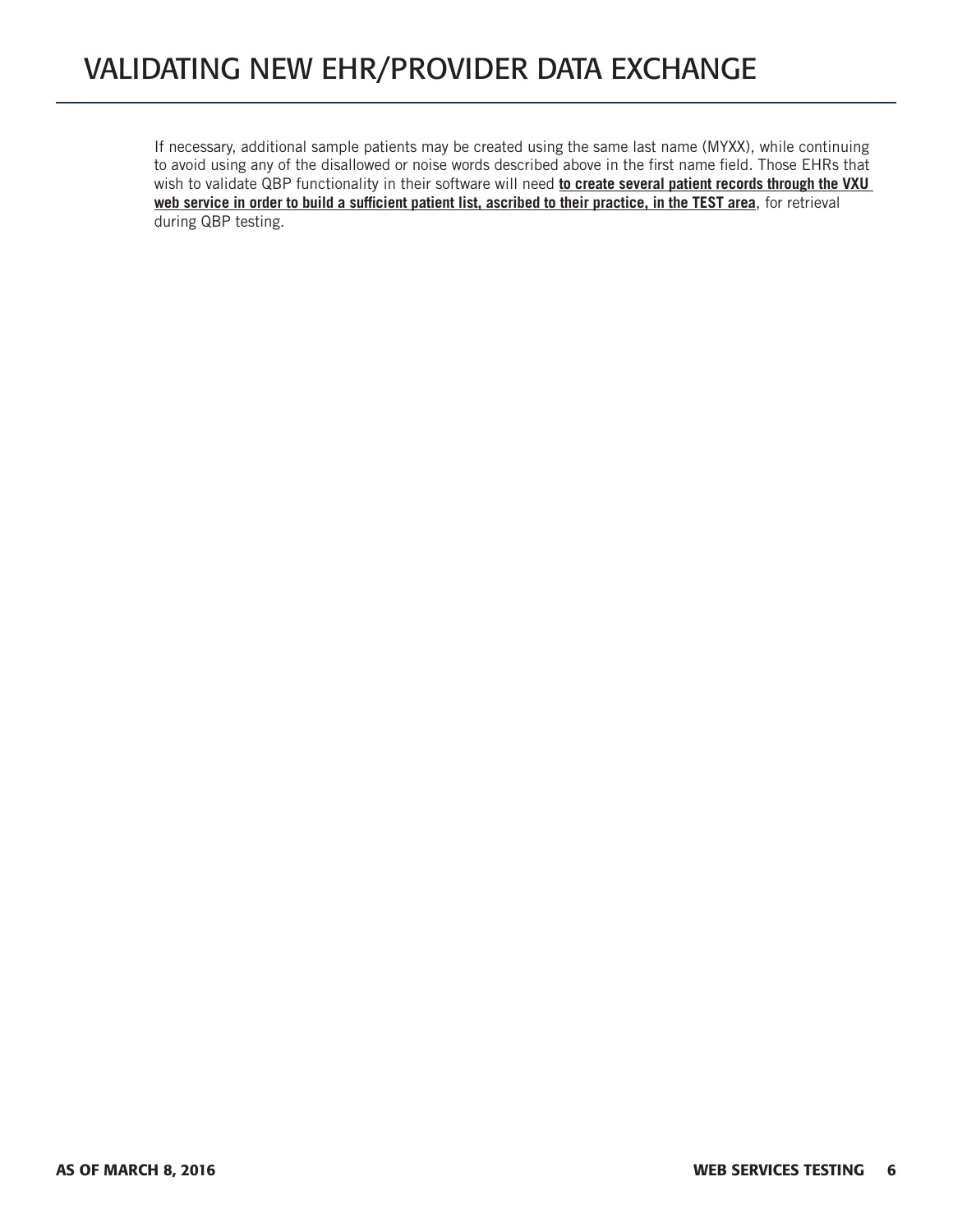Florida SHOTS supports the ability of the EHR to query the Florida SHOTS registry to obtain a complete patient vaccination record by sending a QBP message. Florida SHOTS will generate a response message indicating an exact match, multiple matches, or no match found.

The QBP Message contains the following **required** fields:

|           | <b>Patient Last Name</b>   | [QPD-4.1]                                                               |
|-----------|----------------------------|-------------------------------------------------------------------------|
|           | <b>Patient First Name</b>  | $[QPD-4.2]$                                                             |
| $\bullet$ | <b>Patient Middle Name</b> | [QPD-4.3]                                                               |
|           | <b>Patient Birth Date</b>  | [QPD-6](format: YYYYMMDD)                                               |
|           | <b>Patient Gender</b>      | $[QPD-7]$ (acceptable values: 'U', 'M', 'F'<br>[unknown, male, female]) |

Additionally, at least one of the following fields is **required**:

| • Patient Medical Record Number    | $[QPD-3.1]$ (with corresponding $QPD-3.5 = 'MR'$ )                                   |
|------------------------------------|--------------------------------------------------------------------------------------|
|                                    | • Patient Social Security Number (SSN) [QPD-3.1] (with corresponding QPD-3.5 = 'SS') |
| • Patient State Registry ID Number | $[QPD-3.1]$ (with corresponding $QPD-3.5 = 'SR'$ )                                   |

The QBP Message may also contain the following *optional* fields:

|           | <b>Patient Street Address</b>    | $[QPD-8.1]$                                                                        |
|-----------|----------------------------------|------------------------------------------------------------------------------------|
| $\bullet$ | Patient City                     | <b>SQPD-8.31</b>                                                                   |
| $\bullet$ | Patient State                    | $[QPD-8.4]$                                                                        |
| $\bullet$ | Patient Zip Code                 | $[QPD-8.5]$                                                                        |
| $\bullet$ | Patient Telephone Number         | $[QPD-9](QPD-9.2 = 'PRN';QPD-9.6)$<br>(format: NNN) and QPD-9.7 (format: NNNNNNN)) |
| $\bullet$ | <b>Patient Medicaid Number</b>   | $[QPD-3.1]$ (with corresponding $QPD-3.5 = 'MA'$ )                                 |
| $\bullet$ | Patient Multiple Birth Indicator | [QPD-10] ('Y' if client part of multiple birth,<br>then QPD-11 required)           |
| $\bullet$ | Patient Birth Order              | $[QPD-11]$ ('1'= first born, '2' = second,<br>$3'$ = third, and so on)             |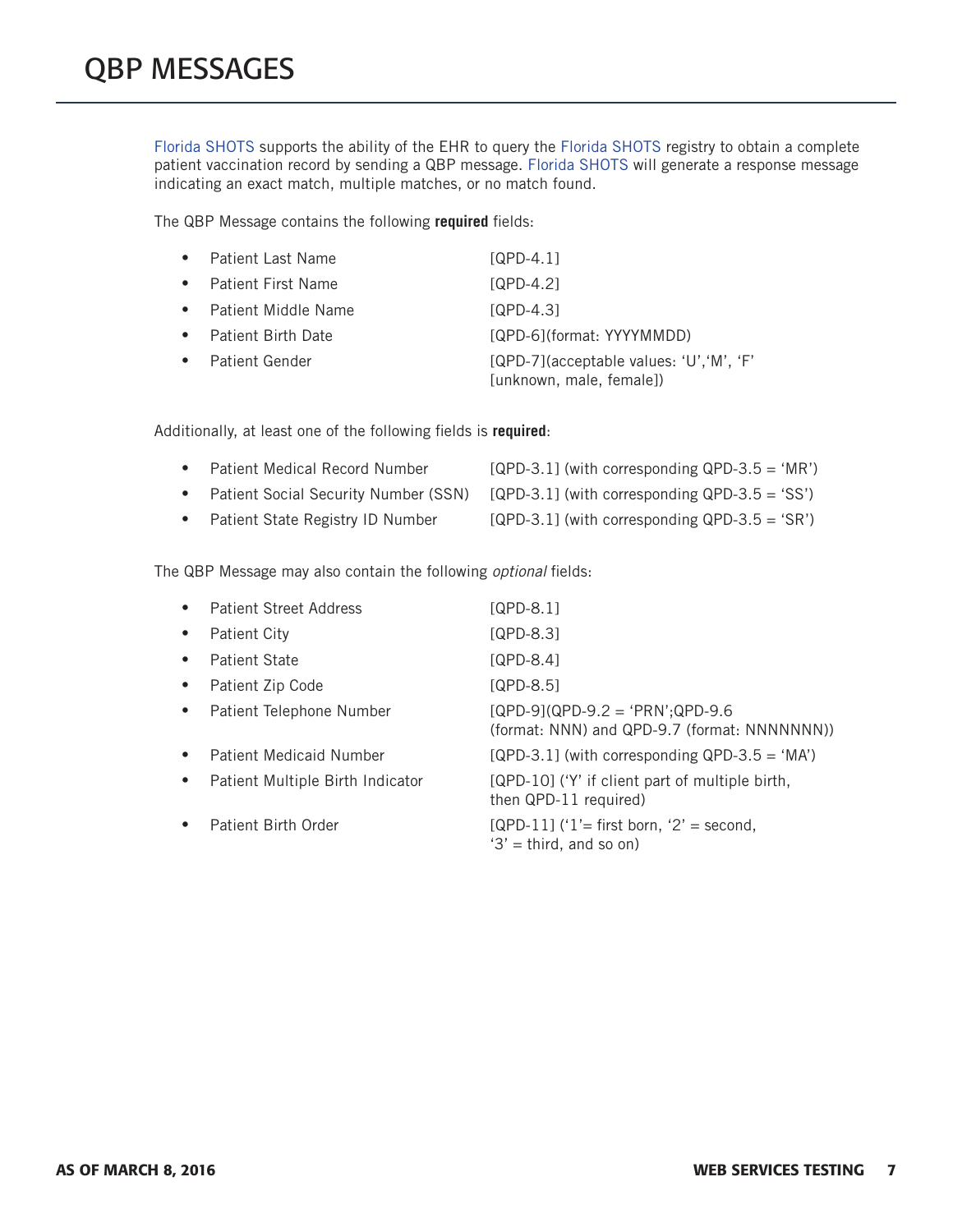As an EHR undergoes validation, it is understood that any errors generated through processing the incoming message(s) will be routed back to the EHR for remediation. It is expected that any EHR recommended for promotion to production will have submitted at least one (preferably several) errorfree VXU (and, if pertinent, QBP) messages to the TEST area in Florida SHOTS. The Data Exchange Administrators will not promote an EHR to the live registry if their test messages are still generating errors in the TEST area.

Warnings generated during the processing of VXU and QBP messages will not, in and of themselves, prohibit an EHR from being promoted to the live registry, but it is expected that the EHR will make changes to mitigate the generation of any warnings within a reasonable timeframe. Providers who participate in the VFC (Vaccines for Children) program may be held to a slightly stricter standard here, as it is imperative that we accurately collect vaccine and administration information for any immunization provided under the VFC program. It is strongly suggested that any warnings related to vaccination (RXA, RXR, and OBX) fields, **even if the field is considered "optional**," should be remediated prior to promotion (or recommendation for promotion) to the live registry.

It is expected that, for some period after a given EHR has been promoted to the live registry, Data Exchange Staff personnel will continue monitoring the upload log reports to ensure that the EHR continues to submit error-free messages to Florida SHOTS Web Services, and to assist (if necessary) with the mitigation of any warnings received during VXU/QBP message processing.